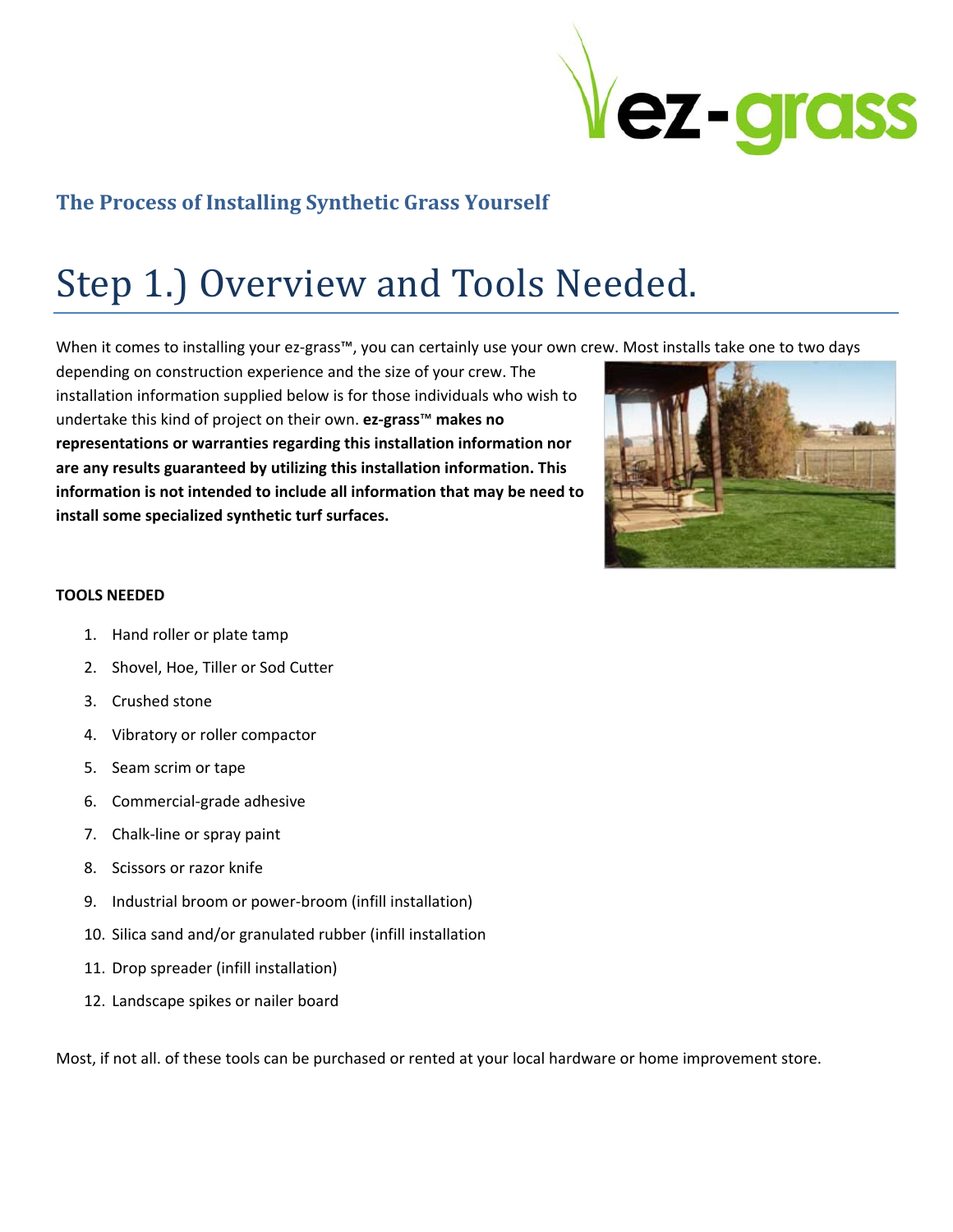### Step 2.) Layout the area, strip the sod and compact the soil.

#### **PLANNING**

- 1. The area for turf installation should be clearly defined and marked, if necessary.
- 2. In this planning stage, it should be noted which direction the turf rolls will be laid out.
- 3. **Always run the grain of the turf against any slope** , if possible.
- 4. Also, note the borders of the turf and determine which edging or curbing technique will be used.



5. Be sure to allow for drainage, runoff, wet or shady areas, etc.. when laying out your yard and keep in mind the turf arrives in 15' widths.

#### **AREA PREPERATION**

- 1. Remove all grasses, sods, mulches etc. from the marked area. (Sod removal in small areas can be done with a hoe or shovel and you can use a tiller or rented sod cutter for larger areas).
- 2. In‐ground sprinklers may be capped or removed at this time.
- 3. You may want to add an optional soil sterilent at this time. (Be sure to follow the manufacturer's directions closely with these chemicals.
- 4. If you are landscaping around trees, shrubbery, flowers, light poles, utilities, etc., remember to mark around those areas and account for the turf edge configuration.
- 5. Remember to leave ample area uncovered around the bases of trees.

#### **SOIL COMPACTION**

- 1. It may be necessary to compact the native soil / sub grade prior to base construction with a hand roller or plate tamp.
- 2. In the case where the native soils are soft and/or saturated, it is advisable to install a geotextile to separate the soft soils from the crushed stone base. Mirafi 140N or equal should suffice.
- 3. As a rule of thumb, if there is standing water, or if water comes to the surface under foot, a geotextile should be used. If applicable, consult the engineer, architect or quarryman of record.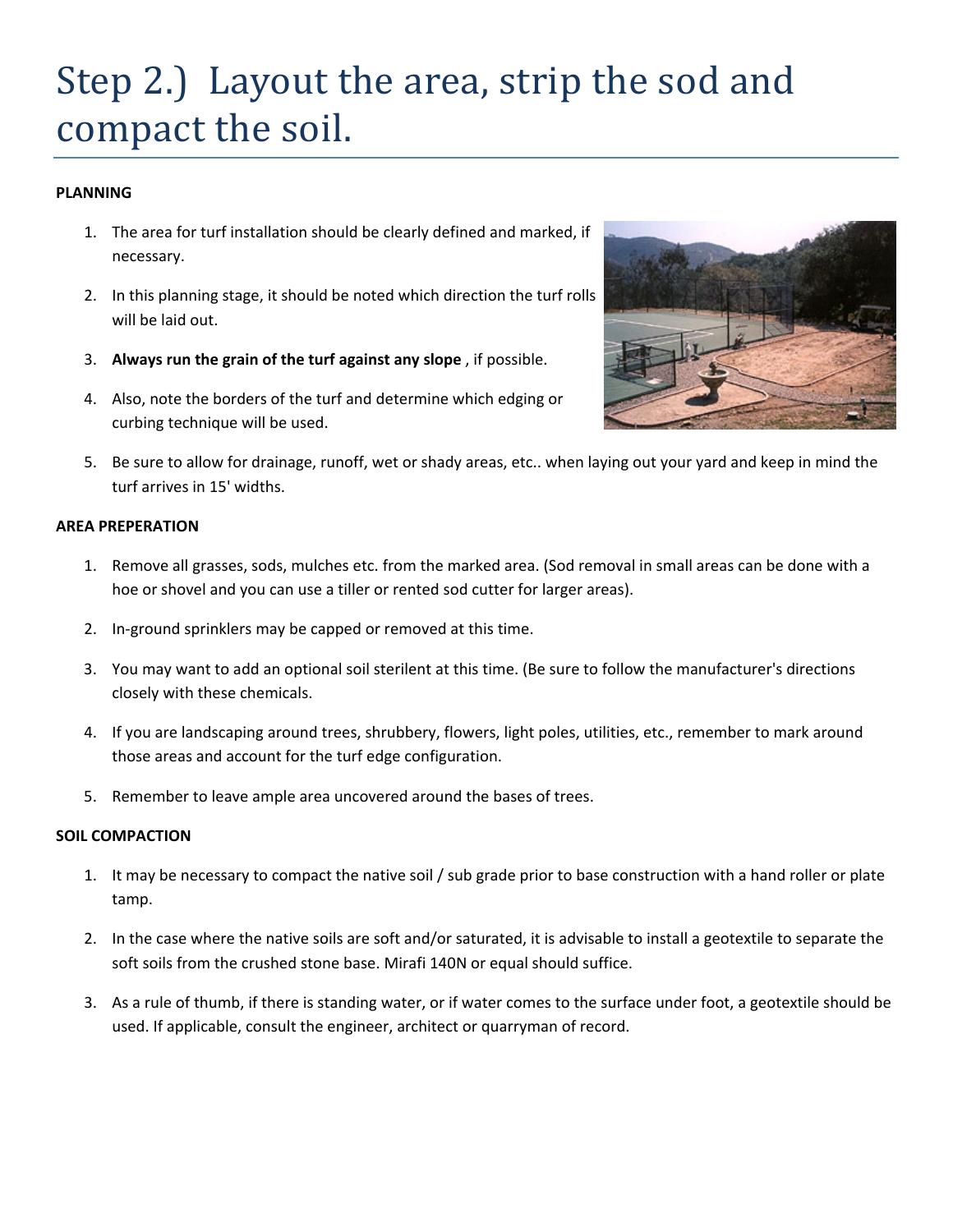# Step 3.) Base preparation and laying the turf

#### **BASE CONSTRUCTION**

- 1. A crushed stone base layered should be spread evenly over the prepared area.
- 2. The crushed stone should be a D.O.T. Class 2 aggregate, with maximum particle size of three‐fourths of an inch (¾"), or approved equal. Class 2 aggregate is available in most areas.
- 3. The crushed stone should be spread evenly, as smoothly as possible, and compacted to ninety percent (90%) proctor. A vibratory compactor will suffice on most small projects. A roller compactor may be necessary.



4. As a rule of thumb, in arid climates such as Edmonton, Calgary or Toronto, four (4) inches of base course material is sufficient. In climates with more rainfall or a higher water table, such as Victoria and Vancouver, six (6) inches may be necessary. The standard is four (4) inches of base course material for synthetic turf surfaces.

#### **LEVELING LAYER**

1. If the base course layer is not as smooth as desired, or there are undesired undulations, it may be necessary to add a layer of fines (stone dust, screenings, manufactured sand, etc.) to fill in the low spots or create a smooth surface. This layer should be kept to a minimum , preferably no more than two (2) inches. This layer must be compacted with a heavy roller. Do not use a vibratory compactor.

#### **TURF LAYING**

- 1. Roll the synthetic turf surface out on top of your constructed based, as planned. If the site requires multiple roll widths, be sure to have the grain of the fibers on each roll of turf running in the same direction.
- 2. If seaming is required (multiple roll widths), trim the selvedge (un‐ tufted edge) off of one roll and lay it on the base, in the desired position.
- 3. Lay the next roll adjacent to the first and overlap one edge of the adjacent roll of turf on top of the trimmed edge of the first roll.



- 4. With scissors or razor knife, trim the overlapped roll to match the trimmed edge of the first roll.
- 5. Make all cuts as close as possible without touching.
- 6. Repeat as needed for as many roll widths as the job requires.
- 7. Around the borders, trim the turf to match the edges.
- 8. If a secured or fastened edge is desired, do not secure the edge until most of the infill is installed.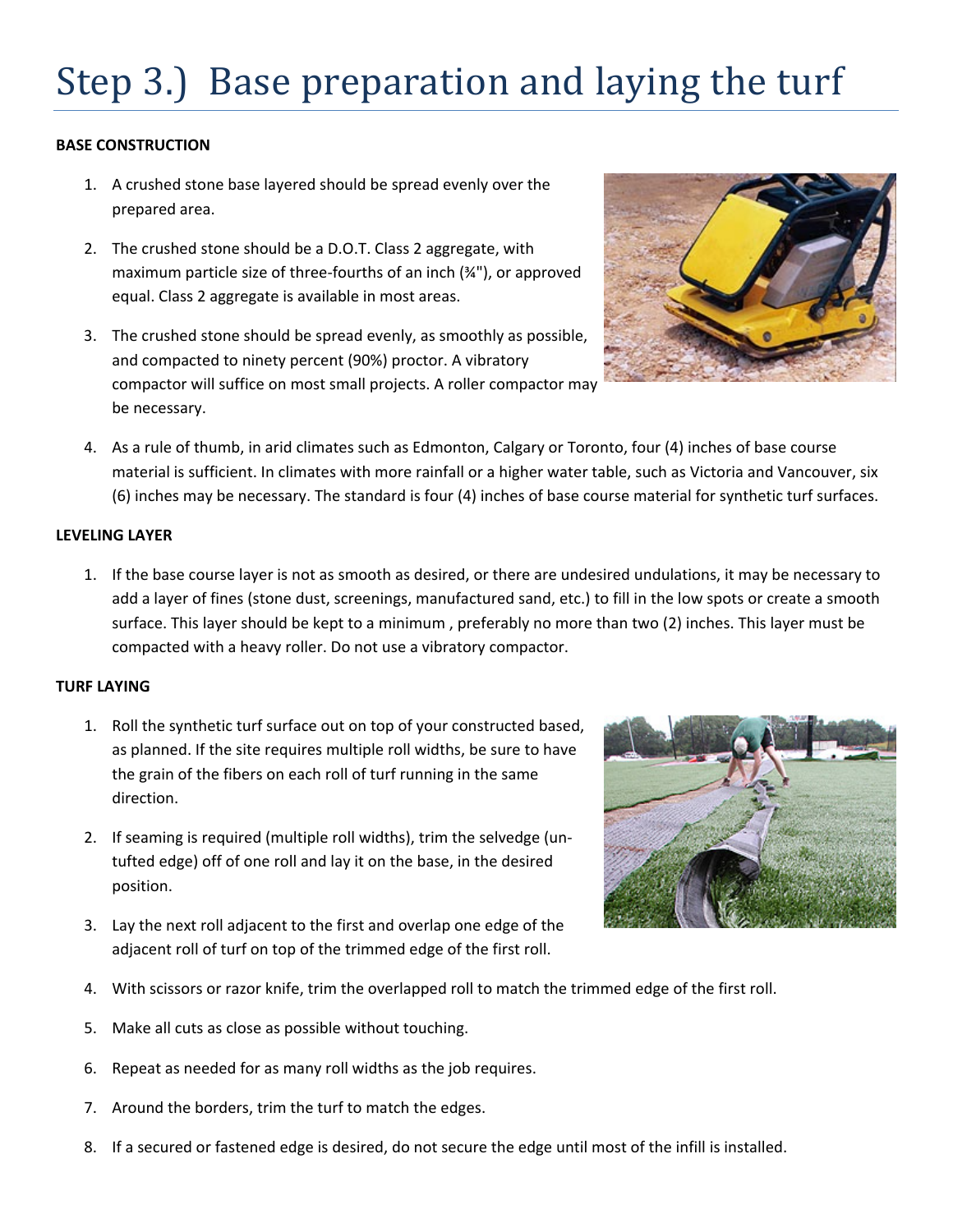## Step 4.) Seam the edges and infill installation (if needed)

#### **SEAMING**

- 1. Fold the adjacent trimmed edges of two rolls of turf approximately two feet apart the entire length of the seam.
- 2. Mark the centerline of the seam on the exposed base with a chalk line or spray paint.
- 3. Roll out seam scrim or tape centered over the entire length of the seam line. Apply adhesive covering all of the seam tape from one end to the other. Depending on the type of adhesive used, you may need to allow time for vapors / gases to escape (flashing). Refer to the

adhesive manufacturer's directions. The flashing time required may be dependent on ambient temperature and

- 4. After adhesive has flashed, lay the edges of each roll of turf directly onto the adhesive/tape, making sure not to bury any grass fibers into the adhesive.
- 5. Be sure to add weight (i.e. sandbags or rubberbags) down the length of the freshly laid seam, or use a heavy roller along the seam length. The adhesive drying / curing time will vary with different adhesives dependent upon climatic conditions.
- 6. Caution: Too much fiber exposed (not enough infill) will cause the fibers to mat or crush with heavy foot traffic. This will lead to premature wearing of the fiber and will void any manufacturer's warranty.
- 7. There may be more than one type of infill used on the same site. In many cases, a combination of silica sand and granulated rubber, or silica sand and manufactured sand top dressing, may be used in layers. In either case, the silica sand is installed first, followed by the granulated rubber or top dressing.
- 8. Be sure to follow the site specifications outlining the amount or depth of each infill material.

#### **INFILL INSTALLATION**

humidity.

- 1. In synthetic lawn applications, a drop spreader (commonly used to spread grass seed, fertilizer, lime, etc.) should be used to spread the infill in lifts ranging from to no greater than half and inch (½") depths. In between the spreading of lifts or layers, the fibers should be brushed upright with a plastic bristle industrial broom or a power‐ broom. This keeps all of the grass fibers erect and exposed. Fibers trapped underneath the infill may not ever be recovered.
- 2. Do not use stiff steel bristle brooms that can damage the fiber.
- 3. Be sure not to pour the infill in large quantities on the synthetic turf. It is easier to work the fill in with smaller quantity sizes placed in the turf.



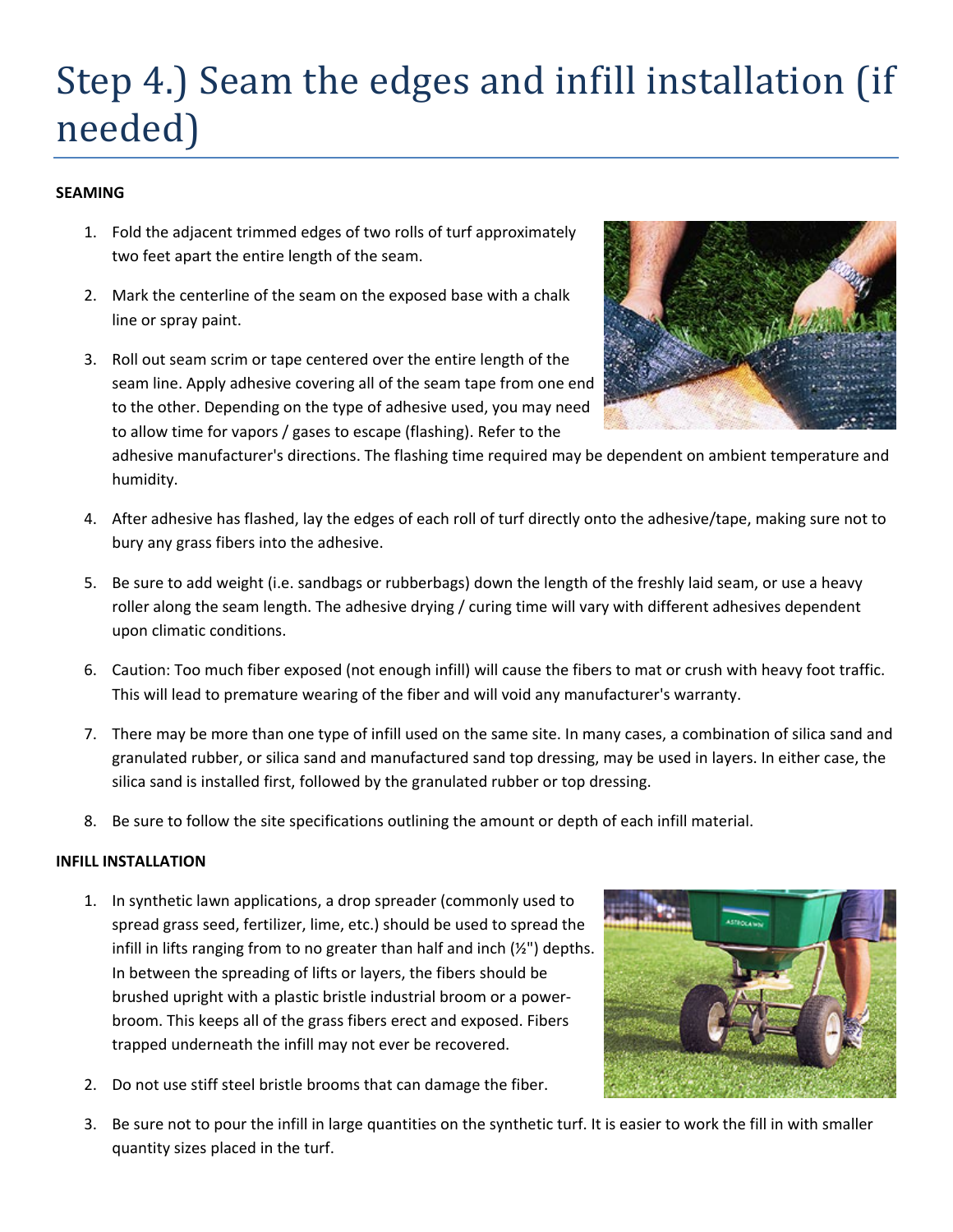- 4. If the borders or edges are to be secured, save the infill installation for these areas for last.
- 5. Repeat the infill spread / fiber brooming process until the infill is evenly spread such that no more than threefourths of an inch (¾") of grass fiber tips are exposed above the level of the infill. A good rule of thumb is two (2) to two and a half (2½) pounds per square foot.
- 6. Caution: Too much fiber exposed (not enough infill) will cause the fibers to mat or crush with heavy foot traffic. This will lead to premature wearing of the fiber and will void any manufacturer's warranty.
- 7. There may be more than one type of infill used on the same site. In many cases, a combination of silica sand and granulated rubber, or silica sand and manufactured sand top dressing, may be used in layers. In either case, the silica sand is installed first, followed by the granulated rubber or top dressing.
- 8. Be sure to follow the site specifications outlining the amount or depth of each infill material.

### Step 5.) Securing the edges, finishing the infill process and the care of your ez-grass<sup>™</sup>

#### **SECURE EDGES**

- 1. In many cases, securing the edges or borders is not necessary and an optional installation activity. The weight of the infill alone is enough to keep the turf in intimate contact with the base.
- 2. If an exposed edge is a concern (because of a curious animal, high activity at the border, etc.), the edges can be secured in a number of ways:
	- o Landscape spikes.

Simply hammer landscape spikes, timber spikes, sod staples, etc. into the edge at desired intervals. Afterwards, more edge trimming may be necessary.



o Nailer Board.

When installed next to a concrete or asphalt curb, a nailer board / synthetic lumber can be installed (preferably in NUMERAL II, AREA PREPERATION) by nailing the board to the curb with concrete nails. The turf can then be nailed into the top of the installed nailer board with a landscape nail. Afterward, more edge trimming of the turf may be necessary.

o Buried Edges.

Excavate a narrow trench around the border, deep enough to bury the exposed edge of the turf. Tuck the turf's edge into the trench (additional trimming of excess turf may be necessary). Backfill the excavated soil against the buried turf, and compact. The edge can then be hidden with mulch, straw, rock, etc.